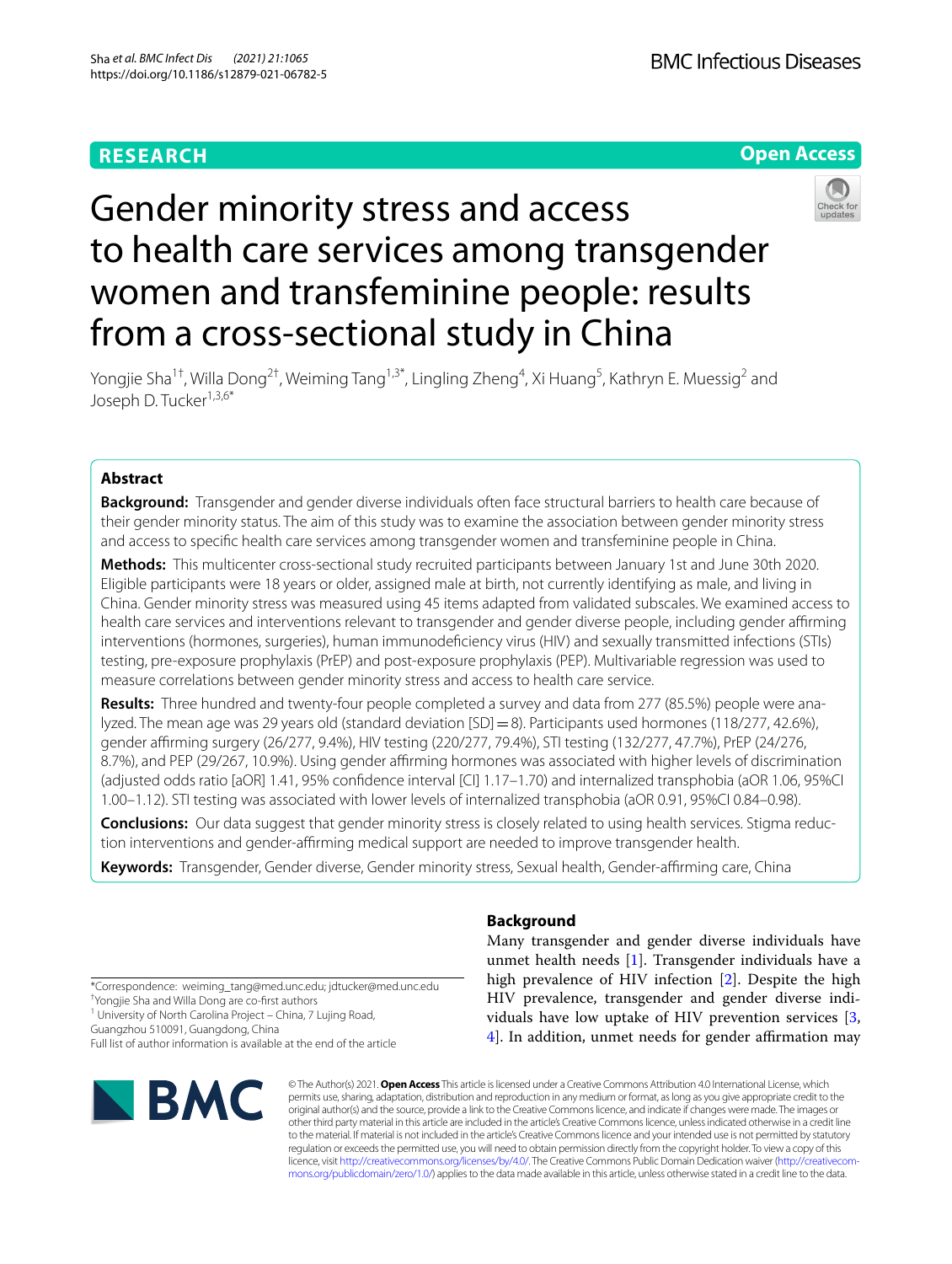increase sexual health risks for some transgender popu-lations [\[5](#page-8-3)]. Gender affirmation refers to the process of receiving recognition and support for one's gender identity and expression, which is a key determinant of health and well-being for transgender and gender diverse people  $[1, 6-9]$  $[1, 6-9]$  $[1, 6-9]$  $[1, 6-9]$ . Gender affirmation can involve medical interventions and/or changing one's name on legal documents [[10,](#page-8-6) [11](#page-8-7)]. Many transgender and gender diverse people lack access to medical gender affirmation or essential sexual health services. This disparity is related to stigma against these populations.

Stigma against transgender and gender diverse people refers to institutional, interpersonal, and individual processes that systemically disadvantage them socially, economically, and politically [[5,](#page-8-3) [12](#page-8-8), [13](#page-8-9)]. Transgender and gender diverse people may experience excess stress because of stigma based on identifying as a gender minority  $[14]$  $[14]$ . The gender minority stress and resilience (GMSR) model includes stressors related to discrimination, rejection, victimization, negative expectations for the future, internalized transphobia, and gender identity concealment [[15\]](#page-8-11). Minority stress places gender and sexual minorities at risk for a number of negative physical and mental health outcomes [[16,](#page-8-12) [17](#page-8-13)]. Research has suggested three major pathways that stigma and discrimination impact health: psychosocial stress, access to health and social resources, and violence and bodily harm [\[18](#page-8-14)]. Yet, these pathways are not always independent from each other in contributing to health outcomes [\[19\]](#page-8-15). For example, research among sexual minority men in the US has suggested that psychological stress has an impact on their engagement in HIV prevention [\[19](#page-8-15)]. Understanding the role of discrimination and psychological stress in access to sexual health prevention services is important because prevention is an essential part of comprehensive HIV control. For transgender populations in particular, discrimination and psychological stress can impact decisions to access gender affirmation medical care when other gender affirmation sources are restricted, which has powerful implications for their well-being [[6\]](#page-8-4). However, no studies have assessed these associations in lowand middle-income countries (LMICs), including China.

Previous data suggested that Chinese transgender and gender diverse people experienced high levels of discrimination, victimization, and rejection [\[20](#page-8-16), [21\]](#page-8-17). Current laws and policies restrict transgender people's access to gender affirming services, including gender affirming medical care. Transgender and gender diverse people in China also lack protections against employment discrimination and sexual harassment  $[22]$  $[22]$  $[22]$ . Difficulties in finding gender affirming medical services push many to seek informal interventions or self-care for gender affirmation (hormones and surgeries) [[22\]](#page-8-18). Additionally, Chinese transgender and gender diverse people may be less likely to test for HIV or sexually transmitted infections (STIs) compared to cisgender HIV key populations such as men who have sex with men  $(MSM)$   $[23]$  $[23]$ . Few studies exist on pre-exposure prophylaxis (PrEP) or post-exposure prophylaxis (PEP) uptake in this population [[24–](#page-8-20)[26\]](#page-8-21).

The purpose of this cross-sectional study was to examine gender minority stress and access to select health care services among transgender women and transfeminine people in China, focusing on access to gender affirming medical services and interventions (hereafter "gender affirming medical care") and sexual health services.

#### **Methods**

#### **Study design and population**

This cross-sectional study was conducted in nine cities across eight provinces in China. Study cities were selected because of their relatively large numbers of transgender women and transfeminine people and local communitybased organizations (CBOs) providing services to this population. Partnering CBOs shared study announcements on social media and in-person at outreach events and entertainment venues (mainly night clubs). Participants were recruited in-person before February 2020 and then in-person and online during and after February 2020 aligning with local regulations under the COVID-19 pandemic. Inclusion criteria were: 18 years old or older; assigned male at birth; currently identify as a woman, or as a non-binary or gender non-conforming person; and typically residing in one of the study cities.

#### **Data collection**

Participants completed the survey between January 1st and June 30th 2020. Eligible participants completed a self-administered computer-assisted survey. The survey collected data on sociodemographic information, gender identity, gender affirming medical care use (hormones, surgeries), HIV testing history, STI testing history (gonorrhea, chlamydia, syphilis, human papilloma virus [HPV] or condyloma acuminate, Herpes simplex virus 2 [HSV-2]), HIV serostatus, PrEP use, PEP use, gender minority stress and resilience, and sex work. We modifed the two-step method to collect gender identity data [\[1\]](#page-7-0). Participants frst selected their assigned sex at birth, and then gender identity from response options based on previous formative research and community expert feedback ("Transgender women", "CD", "Yao or TS", "Women", "Gender non-conforming, nonbinary", and "other, please describe") (unpublished). CD, TS, and Yao are local, reclaimed and contested identity terms [\[27](#page-8-22)]. Except for screening questions, participants were allowed to skip questions or choose "refuse to answer". Participants automatically received a unique eight-digit survey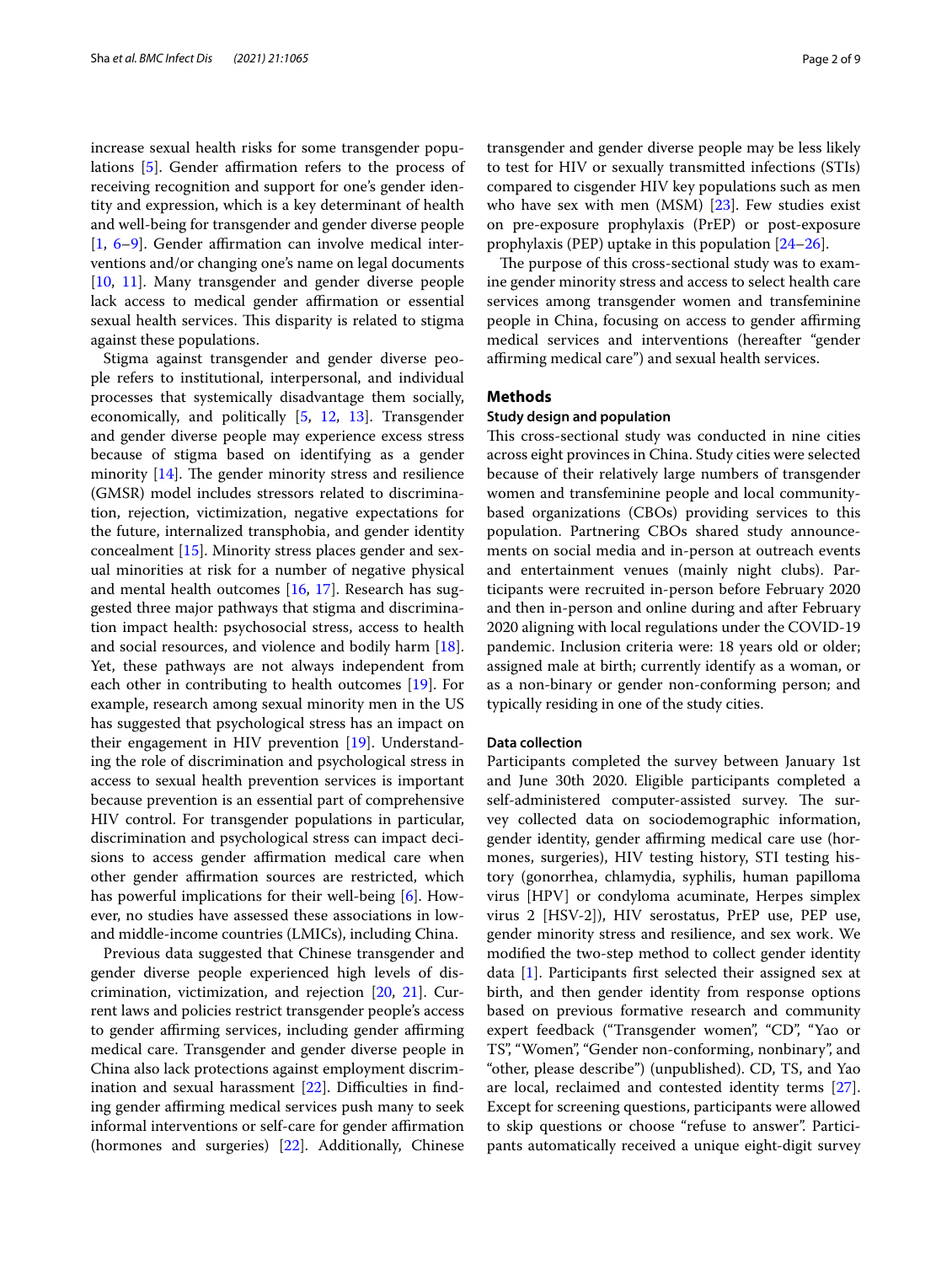identifcation number after completing the online questionnaire (Sojump, Shanghai, China). All participants were required to contact CBO staff and verify questionnaire submission using their survey identifcation number to receive payment. Eligible participants who completed the survey received \$15.

Participants who visited CBOs that routinely ofered HIV testing services were also asked whether they would like to receive HIV testing. CBO staf members obtained informed consent and performed the test following their standard protocol. Results were reported in an additional Sojump questionnaire, as well as the location and time of the test, survey identifcation number, and consent.

We restricted eligible responses as those that took at least 5 min as the survey hosted over 200 questions. Survey completion time was used to supplement other measures to prevent careless responses, such as attention checks [\[28\]](#page-8-23). CBOs also verifed each questionnaire submission using survey identifcation numbers and contacted those suspected of submitting fraudulent responses.

#### **Measures**

#### *Sociodemographic*

Participants reported sociodemographic characteristics including age, ethnicity, housing, marital status, education, monthly income  $(CNY/USD=6.5)$ , sexual attraction, gender identity, gender identity disclosure, whether they currently live as the gender they identify as, and sex work involvement.

#### *Gender minority stress*

We adapted the subscales from the GMSR measure to assess gender minority stress  $[15]$  $[15]$ . These subscales measured participants' adverse experiences related to gender identity and perceptions about their own identity and transgender community. The measure includes seven factors: discrimination (5 items with total values ranging from 0 to 5, see Additional fle [1:](#page-7-1) Online Appendix for a full list of items), rejection (6 items, 0–6), victimization (6 items, 0–6), non-affirmation of gender identity (6 items, 0–18), internalized transphobia (8 items, 0–24), negative expectation for the future (9 items, 0–27), and nondisclosure of gender identity (5 items, 0–15). Items in the discrimination, rejection, and victimization subscales are scored 0 for "No" and 1 for "Yes". The non-affirmation of gender identity, internalized transphobia, negative expectation for the future, and nondisclosure of gender identity subscale items are scored on a 4-point Likert scale: 0 (strongly disagree), 1 (somewhat disagree), 2 (somewhat agree), and 3 (strongly agree). All subscales were modifed to omit recency and whether or not the stressors were experienced before age 18 to reduce participant burden.

The subscales were adapted to the Chinese context following recommendations for cross-cultural adaptation of self-reported measures  $[29]$  $[29]$ . The subscales were translated into Chinese by two graduate students with expertise in public health and social science who were bilingual in English and Chinese, back translated into English by another bilingual public health graduate student, and reviewed by two academic and two community experts in transgender health in China. Ten cognitive interviews with transgender women and transfeminine people in two cities were conducted in Mandarin by a member of the study team (WD) and research assistants prior to pretesting. Feedback from the cognitive interviews were synthesized for each item. Scale items, instructions, and response options were modifed based on these activities as well as prior formative and qualitative research (unpublished). Finally, pretesting with transgender women and transfeminine people was conducted prior to survey implementation.

#### *Access to health care services*

We included gender affirming medical care use (hormones, surgeries), HIV testing, STI testing, PrEP use, and PEP use to examine participants' access to health care services. In China, few hospitals offer gender affirming medical care, while HIV and STI testing can be accessed readily at hospitals, CBO-led testing clinics, or through self-testing kits purchased online. PrEP and PEP are only available at select infectious disease hospitals and require a prescription. Since PrEP was only approved in China in August 2020, participants in our survey likely accessed PrEP from informal sources or clinical trials. Similarly, transgender and gender diverse people in China may access gender affirming medical care informally due to low availability and high price. We did not distinguish between formal and informal access to these health care resources.

Lifetime HIV testing and PEP use were examined using single items with yes/no response options. STI testing in the past year was assessed where testing for gonorrhea, chlamydia, syphilis, HPV, or HSV-2 was counted as ever tested. For lifetime hormone intervention history, gender affirming surgery history, and PrEP use history, willingness was assessed in addition to yes/no response options. In this analysis, all responses other than ever use for gender affirming interventions and PrEP use were considered as never used.

#### **Statistical analysis**

Frequencies of categorical variables regarding sociodemographic characteristics and access to health care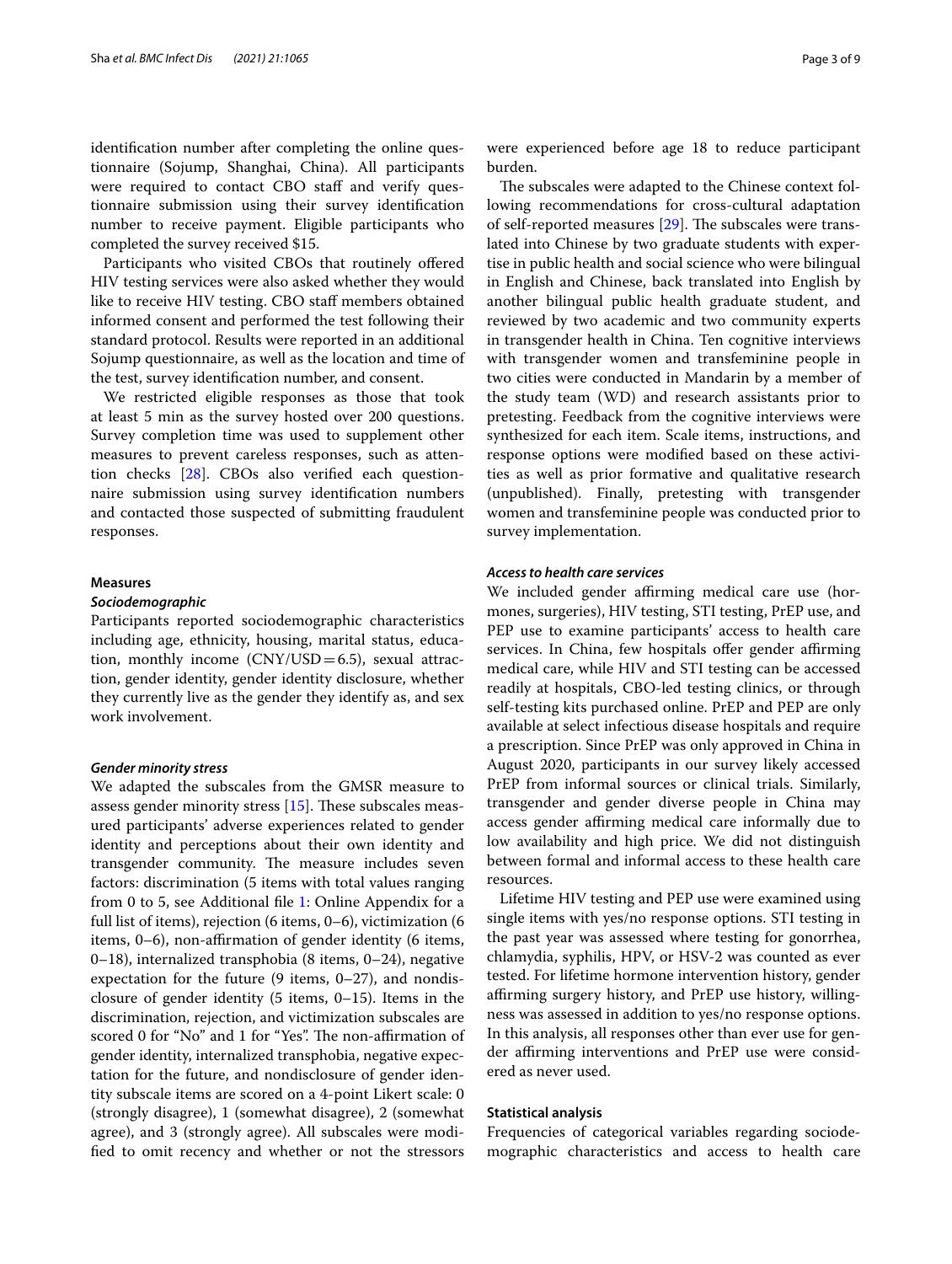services were calculated as the proportion of participants. Mean scores of each gender minority subscales were calculated. Higher scores refected a higher degree of minority stress. Cases with complete responses for the subscale of interest were included. Missing values were excluded from analysis. Multivariable regression (stepwise) was performed to assess associations between each gender minority stress subscale and each type of health care service. We adjusted for income, education, sexual attraction, and gender identity for analyses related to sexual health services access [[30](#page-8-25)[–33](#page-8-26)]. Additionally, we adjusted for whether the individual currently lives as their identified gender for models related to gender affirming medical care use. Adjusted odds ratios (aOR) were reported and the Wald 2-sided 95% confdence interval (CI) was used. A 2-sided P value < 0.05 was considered a statistically signifcant diference for all comparisons. All analyses were performed using R 3.6.3 (R Core Team).

This study was approved by institutional review boards at the University of North Carolina at Chapel Hill and Southern Medical University-Dermatology Hospital. All participants provided informed consent by checking a box on a self-administered online informed consent form indicating their agreement to participate in the study.

#### **Results**

Overall, 324 participants completed the survey. After excluding 28 submissions that were under fve minutes, 18 unverifed submissions from the same IP address, and one response from an individual under 18 years old, we included 277 participants for analysis.

#### **Sociodemographic characteristics of participants**

The mean age of the participants was 29 years old (Table [1](#page-3-0)). Most participants were never married (89%), attracted to men (80.9%), and self-identifed as transgender women or women (58.8%). For those who identifed otherwise, 37 (13.4%), 37 (13.4%), and 39 (14.1%) self-identifed as "gender non-conforming, nonbinary", "CD", and "Yao or TS", respectively. The majority had disclosed their gender identity to at least one other person (207/275, 75.3%), among whom most had disclosed to health workers (155/207, 74.9%). One hundred sixty-six participants (60.1%) currently live as their self-identifed gender for most of the time. Finally, one hundred sixteen (42.2%) participants had ever exchanged sex for money in their lifetime.

#### **Access to health care services**

Table [2](#page-4-0) presents data on participants' access to health care services. For gender affirming interventions, 42.6% received hormone interventions while 9.4% underwent any gender affirming surgical procedures. Most <span id="page-3-0"></span>**Table 1** Sociodemographic characteristics of transgender women and transfeminine people in China, December 2019– June 2020 ( $N=277$ )

| <b>Characteristics</b>                                                       | N (%)        |
|------------------------------------------------------------------------------|--------------|
| Age (n = $253$ )*                                                            | 29.04 (7.74) |
| Housing                                                                      |              |
| Live alone owned or rent                                                     | 163 (58.8)   |
| Live with someone else                                                       | 62 (22.4)    |
| Live at workplace or school                                                  | 38 (13.7)    |
| Other                                                                        | 14(5.1)      |
| Marital status (n = $276$ )*                                                 |              |
| Never married                                                                | 243 (89.0)   |
| Engaged or married                                                           | 10(3.7)      |
| Separated or divorced                                                        | 23(8.4)      |
| Widowed                                                                      | 0(0.0)       |
| Education                                                                    |              |
| High school or below                                                         | 126 (45.5)   |
| Some college                                                                 | 68 (24.5)    |
| College/Bachelors or above                                                   | 83 (30.0)    |
| Annual income                                                                |              |
| No greater than USD\$5538                                                    | 75 (27.1)    |
| Greater than \$5538 and no greater than \$11,077                             | 129 (46.6)   |
| Greater than USD\$11,077                                                     | 73 (26.3)    |
| Sexual attraction                                                            |              |
| To women                                                                     | 15(5.4)      |
| To men and women                                                             | 23(8.3)      |
| To men                                                                       | 224 (80.9)   |
| To no one                                                                    | 3(1.1)       |
| Unsure or other                                                              | 12(4.3)      |
| Gender identity                                                              |              |
| Transgender woman                                                            | 104 (37.5)   |
| CD                                                                           | 37 (13.4)    |
| Yao or TS                                                                    | 39 (14.1)    |
| Women                                                                        | 59 (21.3)    |
| Gender non-conforming, nonbinary                                             | 37 (13.4)    |
| Other                                                                        | 1(0.3)       |
| Currently live as self-identified gender for most of the time ( $n = 276$ )* |              |
| Yes                                                                          | 166 (60.1)   |
| No                                                                           | 110 (39.9)   |
| Disclosed identity ( $n = 275$ )*                                            |              |
| Yes                                                                          | 207 (75.3)   |
| No                                                                           | 68 (24.7)    |
| Disclosed identity to health workers                                         |              |
| Yes                                                                          | 155 (74.9)   |
| No                                                                           | 52 (25.1)    |
| Ethnicity                                                                    |              |
| Han                                                                          | 217 (80.3)   |
| Other                                                                        | 53 (19.6)    |
| Lifetime sex work involvement                                                |              |
| Yes                                                                          | 116 (42.2)   |
| Νo                                                                           | 159 (57.8)   |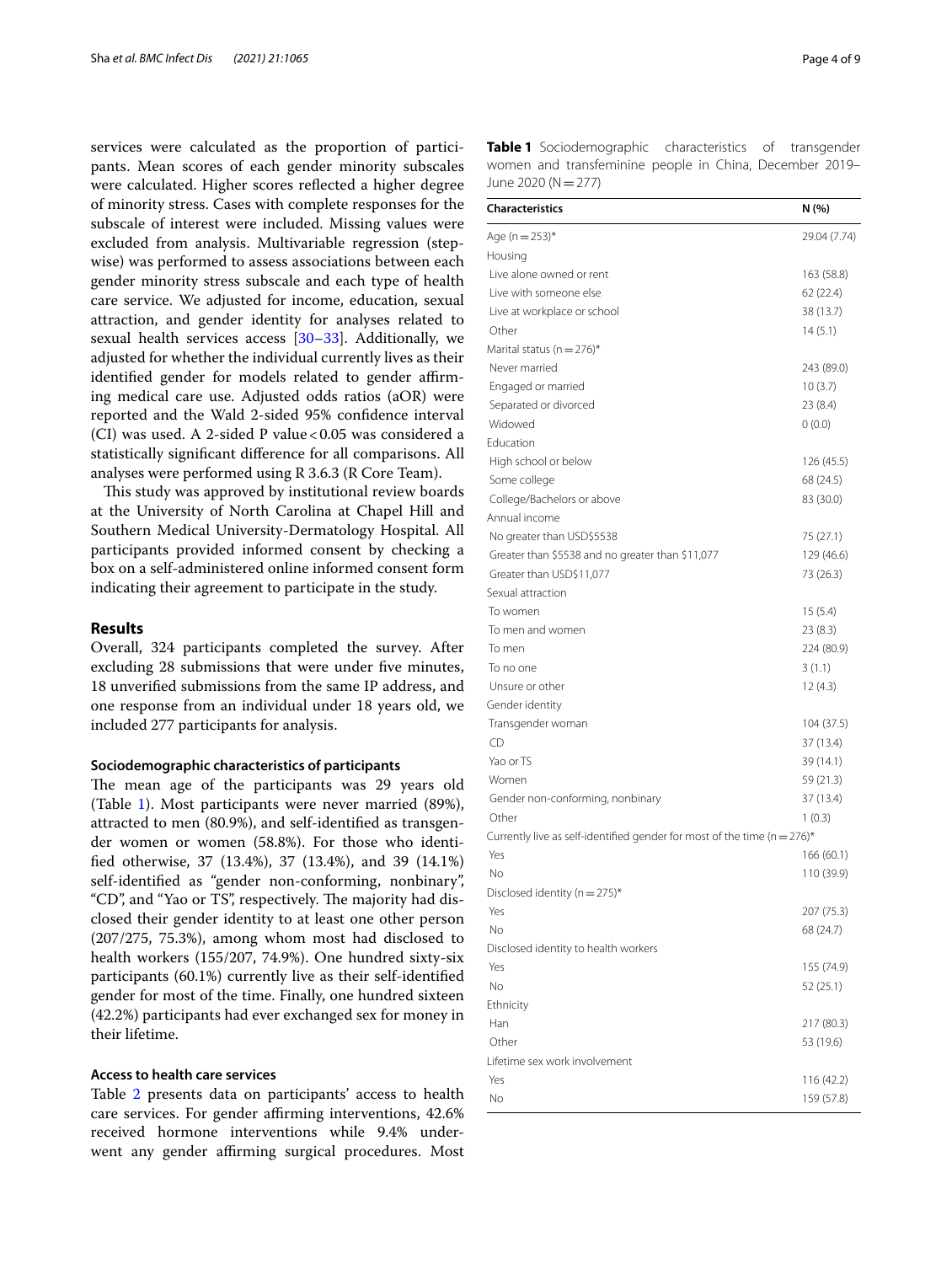**Table 1** (continued)

CD, Yao, and TS are local transfeminine identity terms \*Numbers may not add up to 277 due to missing values

<span id="page-4-0"></span>**Table 2** Access to health care services among transgender women and transfeminine people in China, December 2019– June 2020 (N=277)

| <b>Health care services</b>         | N(%)       |
|-------------------------------------|------------|
| Hormone intervention history        |            |
| Have or currently undergoing        | 118(42.6)  |
| Never                               | 159 (57.4) |
| Gender affirming surgery            |            |
| Have or currently undergoing        | 26 (9.4)   |
| Never                               | 251 (90.6) |
| HIV testing                         |            |
| No                                  | 57 (20.6)  |
| Yes                                 |            |
| Lifetime HIV testing                | 220 (79.4) |
| Lifetime facility-based HIV testing | 190 (86.4) |
| Lifetime HIV self-testing           | 150 (68.5) |
| STIs testing in the past year       |            |
| No                                  | 145 (52.3) |
| Yes                                 |            |
| Gonorrhea                           | 23(8.3)    |
| Chlamydia                           | 15(5.4)    |
| Syphilis                            | 124 (44.8) |
| <b>HPV</b>                          | 33 (11.9)  |
| HSV <sub>2</sub>                    | 8(2.9)     |
| PrEP use                            |            |
| Yes                                 | 24 (8.7)   |
| No                                  | 252 (91.3) |
| PEP use                             |            |
| Yes                                 | 29 (10.9)  |
| No                                  | 238 (89.1) |
| Living with HIV                     | 20 (9.1)   |

participants (79.4%) had ever received HIV testing while less than half (47.7%) had ever tested for STIs. For PrEP and PEP, 8.7% and 10.9% had ever received these interventions, respectively. The HIV prevalence among those ever-tested was 9.1% (20/220).

#### **Experiences with gender minority stress**

Table [3](#page-4-1) shows the mean scores of gender minority stress subscales. Additional fle [1](#page-7-1) reports scores for each item. Participants experienced high levels of non-affirmation of gender identity (mean,  $M=11.92$ ) and scored the highest on item 2 ("I have difficulty being perceived as my gender.") ( $M = 2.10$ ). Many participants (80%) also reported being verbally harassed or teased (victimization subscale, item 1).

#### **Gender minority stress and access to health care services**

Table [4](#page-5-0) presents the associations between gender minority stress and participants' access to health care services based on fve diferent models with one model for each outcome. All variables included in the regression models are presented. Ever using hormones was associated with higher levels of discrimination (aOR 1.41, 95%CI 1.17– 1.70) and internalized transphobia (aOR 1.06, 95%CI 1.00–1.12). Having undergone gender affirming surgery was associated with high levels of discrimination, with an adjusted odds ratio of 1.44 (95% CI 1.06–1.97).

HIV testing was associated with lower levels of discrimination (aOR 0.70, 95%CI 0.54–0.92). STI testing was associated with lower levels of internalized transphobia (aOR 0.91, 95%CI 0.84–0.98) but higher levels of negative expectations for future (aOR 1.12, 95%CI 1.04–1.19). PEP use was associated with higher levels of stress related to gender identity non-disclosure (aOR 1.19, 95%CI 1.05–1.35).

<span id="page-4-1"></span>

| Table 3 Gender minority stress subscale scores among transgender women and transfeminine people, January-June 2020 ( $N = 277$ ) |  |
|----------------------------------------------------------------------------------------------------------------------------------|--|
|----------------------------------------------------------------------------------------------------------------------------------|--|

| Subscales (number of items)            | Range    | Completion<br>N(96) | Alpha* | <b>Total score</b><br>Mean $\pm$ SD <sup>1</sup> |
|----------------------------------------|----------|---------------------|--------|--------------------------------------------------|
| Discrimination (5)                     | $0 - 5$  | 273 (98.6)          | 0.72   | $2.57 \pm 1.65$                                  |
| Rejection (6)                          | $0 - 6$  | 271 (97.8)          | 0.80   | $2.68 + 2.08$                                    |
| Victimization (6)                      | $0 - 6$  | 246 (88.8)          | 0.84   | $2.64 + 2.08$                                    |
| Non-affirmation of gender identity (6) | $0 - 18$ | 276 (99.6)          | 0.88   | $11.92 \pm 3.68$                                 |
| Internalized transphobia (8)           | $0 - 24$ | 274 (98.9)          | 0.93   | $12.93 + 5.40$                                   |
| Negative expectations for future (9)   | $0 - 27$ | 276 (99.6)          | 0.93   | $15.37 \pm 5.70$                                 |
| Non-disclosure of gender identity (5)  | $0 - 15$ | 274 (98.9)          | 0.89   | $9.15 + 3.41$                                    |

\*Cronbach's alpha of internal consistency based on standardized items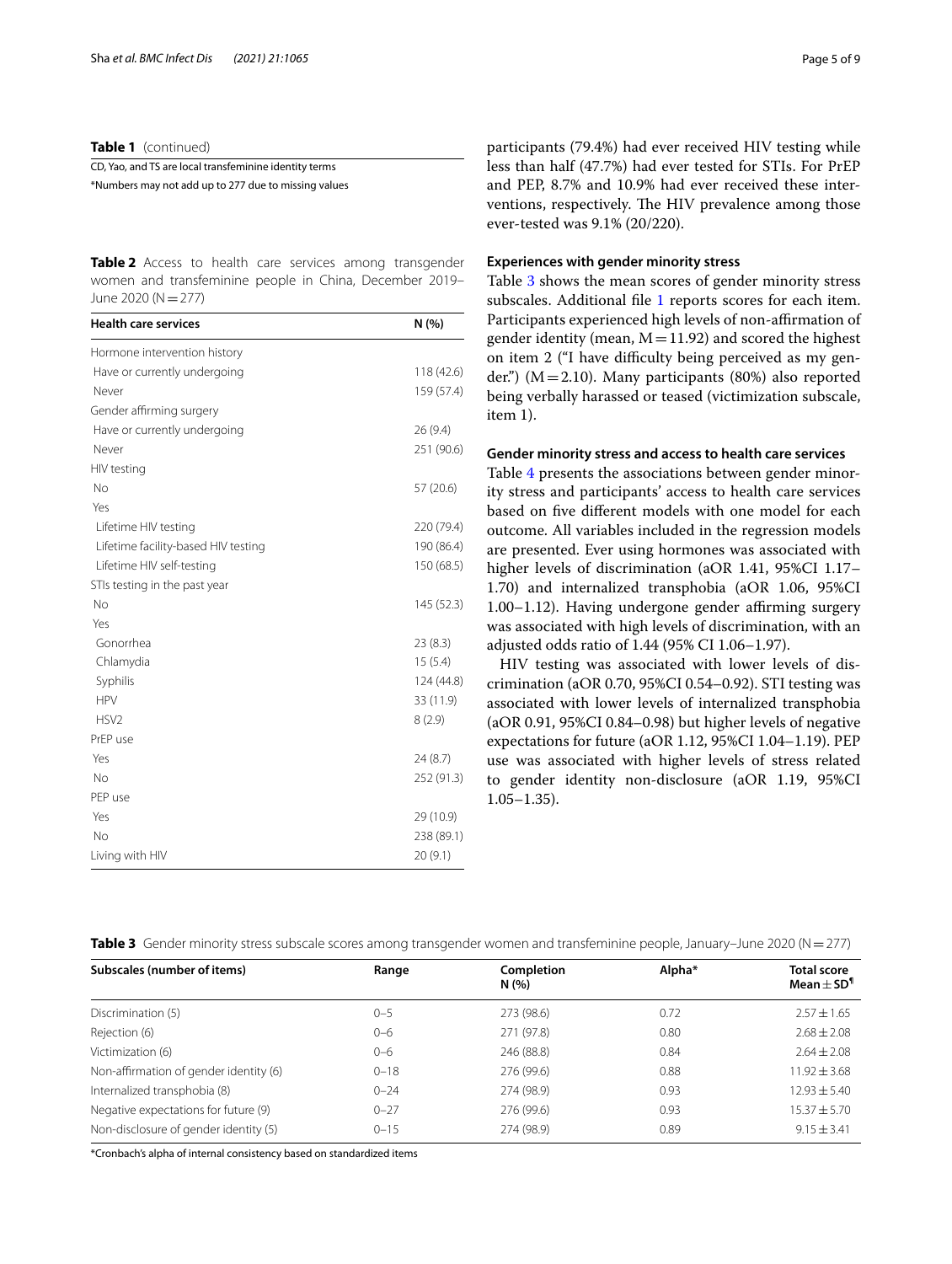<span id="page-5-0"></span>

| Table 4 Associations between gender identity stress and    |  |  |  |  |  |  |
|------------------------------------------------------------|--|--|--|--|--|--|
| access to health care services among transgender women and |  |  |  |  |  |  |
| transfeminine people in China, December 2019–June 2020     |  |  |  |  |  |  |

| <b>Variables</b>                                        | aOR  | 95% CI        |
|---------------------------------------------------------|------|---------------|
| Hormone intervention history (ref = never) <sup>a</sup> |      |               |
| Have or currently undergoing                            |      |               |
| Discrimination                                          | 1.41 | $1.17 - 1.70$ |
| Internalized transphobia                                | 1.06 | $1.00 - 1.12$ |
| Gender affirming surgery (ref = never) <sup>a</sup>     |      |               |
| Have or currently undergoing                            |      |               |
| Discrimination                                          | 1.44 | $1.06 - 1.97$ |
| Non-disclosure of gender identity                       | 0.87 | $0.77 - 0.99$ |
| HIV testing (ref = no) <sup>b</sup>                     |      |               |
| Discrimination                                          | 0.70 | $0.54 - 0.92$ |
| STIs testing in the past year (ref = no) <sup>b</sup>   |      |               |
| Internalized transphobia                                | 0.91 | $0.84 - 0.98$ |
| Negative expectation for future                         | 1.12 | $1.04 - 1.19$ |
| PEP use (ref = no) <sup>b</sup>                         |      |               |
| Non-disclosure of gender identity                       | 1.19 | $1.05 - 1.35$ |

<sup>a</sup> Models were adjusted with education, income, sexual attraction, gender identity, and whether the individual currently live in self-identifed gender for most of the time

<sup>b</sup> Models were adjusted with education, income, sexual attraction, and gender identity

#### **Discussion**

This study examined gender minority stress and access to health care resources among transgender women and transfeminine people in China. We identifed low uptake of gender afrming medical care (hormones, surgeries), STI testing, PrEP and PEP. Discrimination and internalized transphobia are likely barriers to HIV and STI testing, though some gender minority stressors are also associated with higher uptake of some health care services (Fig. [1](#page-5-1)). More research on gender minority stress and discrimination among transgender and gender diverse people is needed. This study contributes to our understanding of the role of minority stress in engaging health care services.

We found low STI testing rates among study participants, which is consistent with prior studies among transgender women globally, including in China [\[23](#page-8-19), [34\]](#page-8-27). Our fndings suggest that internalized transphobia is a barrier to STI—but not HIV—testing among Chinese transgender women and transfeminine people. These results could be due to the fact that STI testing usually requires going to a hospital where providers may not be knowledgeable about transgender health while HIV testing is accessible at CBOs that often serve transgender and gender diverse people. There are ongoing eforts in China to expand STI testing among other key populations in China, but fewer programs focused on transgender and gender diverse people [[35](#page-8-28), [36](#page-8-29)].

<span id="page-5-1"></span>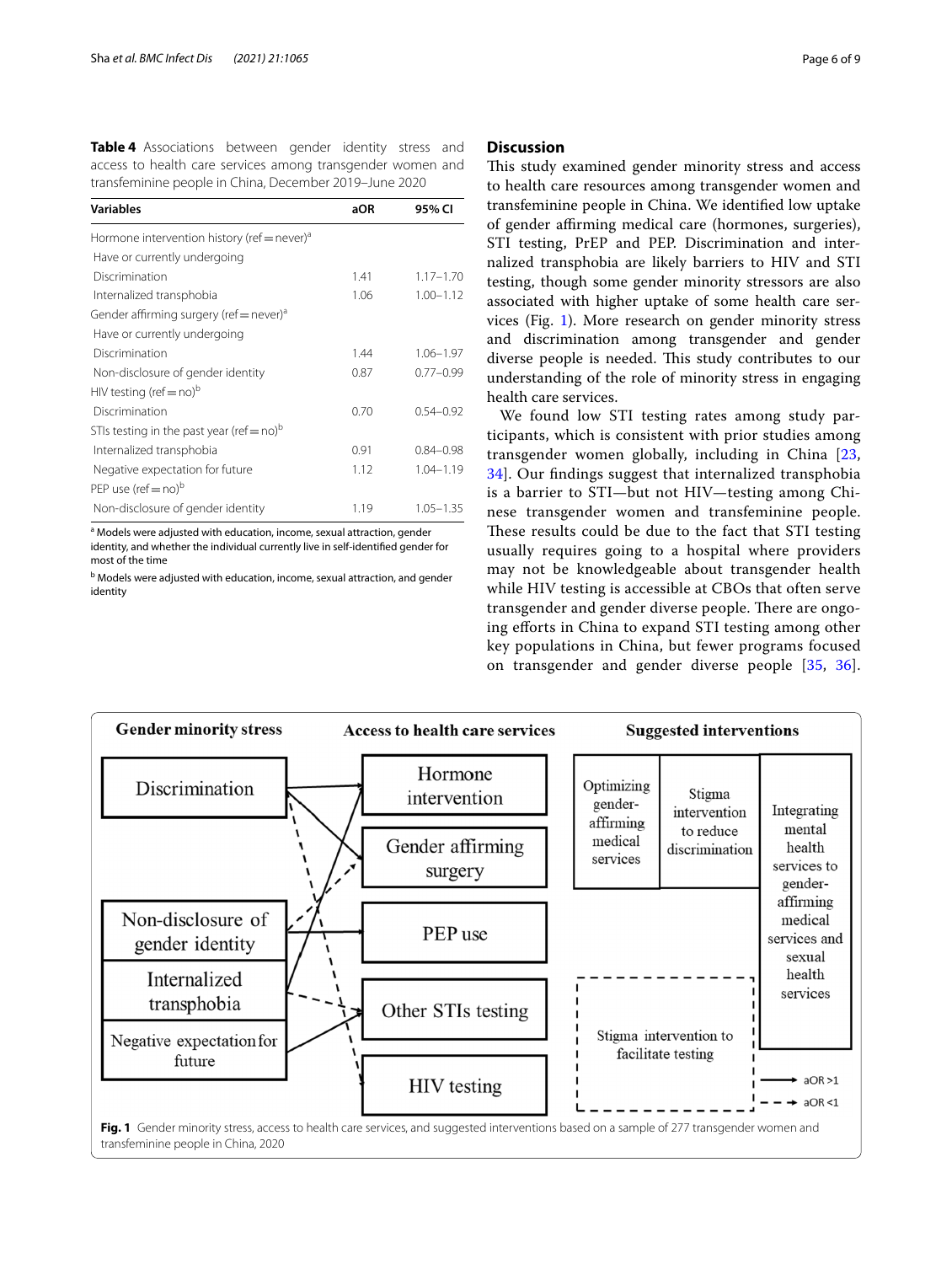Interventions that address or take into consideration internalized transphobia such as self-testing or offering testing at venues reaching transgender and gender diverse people (CBOs, entertainment venues), training healthcare providers, and establishing transgenderfriendly clinics in the vein of MSM-friendly clinics may increase STI testing accessibility to Chinese transgender and gender diverse populations.

We found that transgender people who experienced discrimination and internalized transphobia were more likely to use gender affirming hormones. Previous data from the US suggested that these stressors can hinder accessing gender afrmation medical care [[37](#page-8-30)]. This finding is aligned with the Gender Affirmation Framework suggesting discrimination and internalized transphobia may cause psychological distress that increase need for gender affirmation  $[6]$  $[6]$ . For example, those who experienced low visual conformity to dominant gender presentation norms are subject to discrimination and violence and might be more willing to receive hormone intervention  $[13]$  $[13]$ . However, this was not a longitudinal study and this relationship between discrimination and using gender affirming hormones could also be explained related to participants encountering discrimination in the process of getting care, informal access to hormones, or internalization of beauty standards. Future research is needed to assess the relationship between gender minority stress and gender affirmation services in resourcelimited settings. Research should also explore the ways Chinese transgender women and transfeminine people seek gender affirmation given the low availability of gender affirming medical care. More gender affirming medical care and other gender affirmation services (e.g., easier legal process for changing gender markers on documents) in China are needed. Multi-level interventions, including nationwide comprehensive gender identity education, gender-affirming health care capacity building, community empowerment and advocacy and psychological counseling, may also be helpful to reduce stress related to discrimination and internalized transphobia.

Similarly, the positive association between gender minority stressors and STI testing uptake may refect that gender minority stress is closely associated with HIV prevention among study participants. Previous research on sexual minority men in the US suggested that psychological distress was associated with higher levels of HIV prevention engagement when felt stigma was low [[19\]](#page-8-15). Although our study did not directly measure felt stigma, our fndings support the hypothesis that minority stress could mediate the relationship between stigma and engagement in sexual health services [\[38](#page-8-31)].

#### **Research and policy implications**

Our fndings have research and policy implications. First, our study suggests the importance of gender minority stressors to health outcomes given the associations we found with healthcare service access. More research is needed to examine the processes that connect stigma, gender minority stress, and health outcomes among transgender and gender diverse people in China. Second, stigma reduction measures targeting discrimination and internalized transphobia would be helpful to decrease barriers to HIV and STI testing. Few stigma reduction interventions are documented in the peer-reviewed literature due to the scarcity of research on transgender and gender diverse people and the political sensitivity of this group in China. Prior efforts from community-based organizations in China include transgender-affirmative mental health practice training for clinical professionals. Future interventions could include online support groups to reduce internalized transphobia and foster resilience; psychological counseling interventions to address internalized transphobia; training in cultural competence for primary care and sexual health physicians [\[13,](#page-8-9) [39](#page-8-32), [40](#page-8-33)]. Third, interventions should address the high levels of minority stress related to accessing health services and interventions. Increasing the quality of gender affirming medical care, establishing standard operating protocols for medical professionals, and removing barriers to these services are important next steps. In terms of stressors associated with sexual health care access, we suggest integrating mental health services with sexual health interventions and care [[41–](#page-8-34)[43](#page-8-35)]. Sexual health services could integrate mental health components by directly providing counseling services, providing referrals to psychological services, and organizing community engagement activities for the transgender and gender diverse people [[42](#page-8-36), [44,](#page-8-37) [45](#page-8-38)].

#### **Limitations**

Our study should be read with limitations. First, this cross-sectional study is unable to establish temporality or explain associations. Additional research (longitudinal and qualitative) is needed on transgender and gender diverse people's experiences of health care service access in order to reduce minority stress. Second, most of the partnering community-based organizations were groups providing HIV testing services, as there were no transgender-specifc CBOs that we knew of in most study cities. Collaborating organizations promoted the study through social media platforms and in-person outreach. This recruitment process could introduce selection bias. Compared to samples collected in previous studies [[20,](#page-8-16) [25\]](#page-8-39), our participants have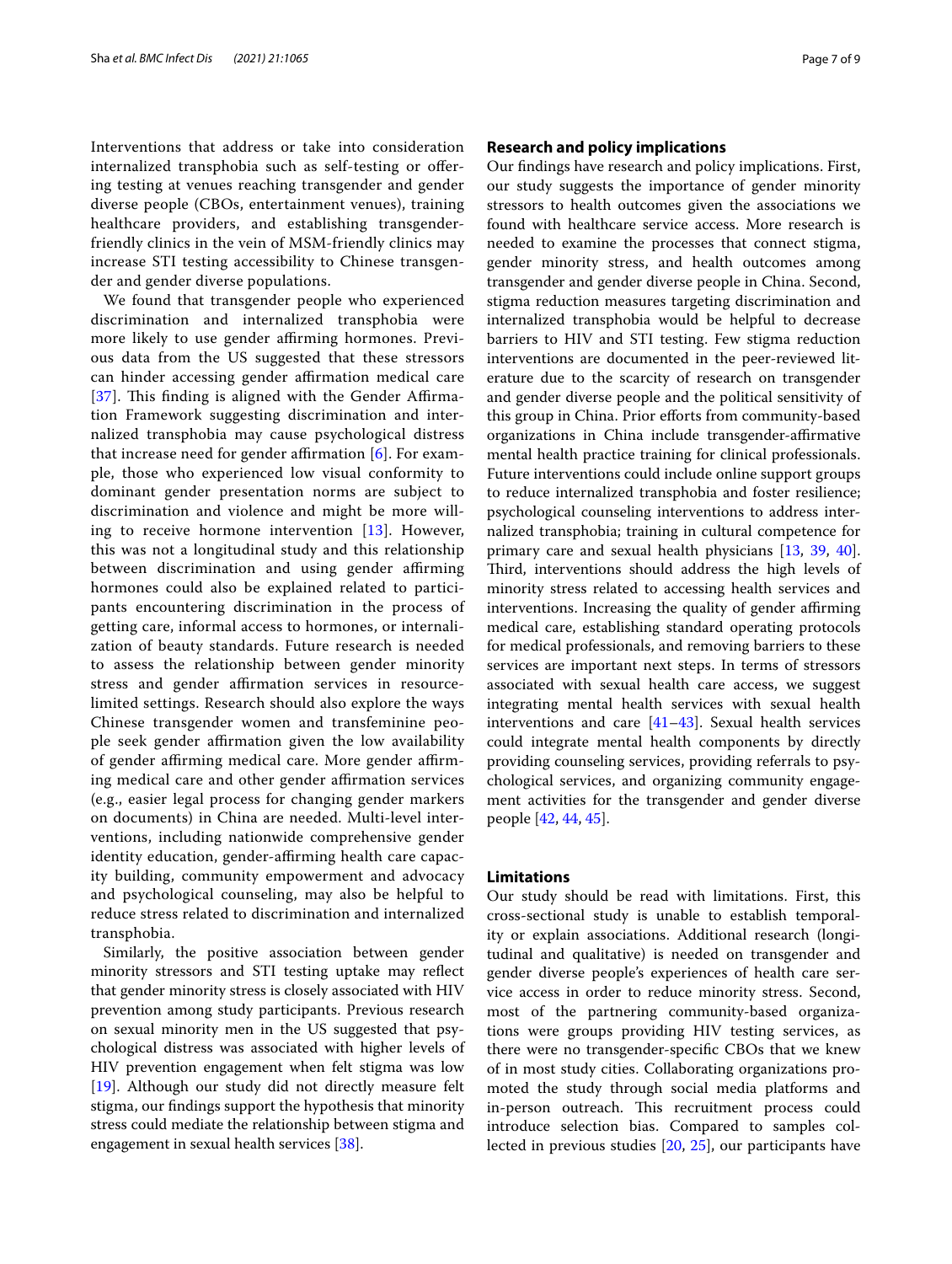similar sociodemographic characteristics with regards to age, education, and income. However, due to the overall marginalization of transgender and gender diverse people in China, people who were older, less familiar with online survey, or less engaged in community-based HIV services may have been undersampled. A prior study in China [\[27](#page-8-22)] has demonstrated that it is feasible to use methods such as respondent-driven sampling to recruit participants. Building long-term, respectful partnerships with community-based organizations is key to reaching diverse participants across China. Third, our survey did not distinguish between informal and formal access to healthcare services such as hormone interventions. It is likely that difering gender minority stressors are relevant depending on access channels.

#### **Conclusions**

Gender minority stress is correlated with transgender gender diverse people's access to health care services in diferent ways. Discrimination and internalized transphobia are barriers to HIV and STI testing, while some gender minority stressors are associated with higher engagement in gender affirming medical care and sexual health prevention services. Future research in China should investigate the pathways that connect stigma, minority stress, and health outcomes to better understand transgender health inequalities and to inform interventions. Future policy is needed to prioritize providing gender-afrming medical services for Chinese transgender individuals and include mental health services in transgender health care delivery.

#### **Abbreviations**

HIV: Human immunodefciency virus; GMSR: Gender minority stress and resilience; US: The United States; LMIC: Low and middle-income country; STI: Sexually transmitted infection; MSM: Men who have sex with men; PrEP: Pre-exposure prophylaxis; PEP: Post-exposure prophylaxis; CBO: Communitybased organization; HPV: Human papilloma virus; HSV-2: Herpes simplex virus 2; CD: Cross-dresser; TS: Transsexual; aOR: Adjusted odds ratio; CI: Confdence interval.

#### **Supplementary Information**

The online version contains supplementary material available at [https://doi.](https://doi.org/10.1186/s12879-021-06782-5) [org/10.1186/s12879-021-06782-5](https://doi.org/10.1186/s12879-021-06782-5).

<span id="page-7-1"></span>**Additional fle 1.** Scores of gender minority stress subscales by item, N=277, December 2019–June 2020.

#### **Acknowledgements**

The authors thank Guangxi Lvcheng Rainbow, Guiyang Caiai Benevolent Center, Jinan Rainbow, Nanjing Xingyou Working Group, Qingdao Qingtong Anti-AIDS Volunteer Service Center, Shenyang Sunshine Group, Trans Wellbeing Team, Wuhan LGBT Center, Yunnan Parallel, Zhitong Guangzhou LGBT Center for their help with recruitment. The authors also thank transgender community members in Beijing, Guangzhou and Shenyang for their input on survey adaptations.

#### **Authors' contributions**

YS conceptualized and designed the analysis, provided input on the analysis, interpreted fndings, wrote the frst draft and incorporated co-author feedback. WD conceptualized and designed the cross-sectional study, helped interpret fndings, and participated in editing the article. WT oversaw data collection, conceptualized and designed the analysis, and provided input on the analysis. LZ led the data analysis. XH provided input to the development of cross-sectional survey, assisted with data collection, and participated in editing the article. KEM oversaw the development and implementation of the cross-sectional study. JDT oversaw data collection, helped interpret fndings, and participated in editing the article. All authors read and approved the fnal manuscript.

#### **Funding**

This study was funded by the Graduate Tuition Incentive Scholarship and Dissertation Completion Fellowship, The Graduate School, The University of North Carolina at Chapel Hill; the STD/HIV T32 Predoctoral Training Program from the National Institute of Allergy and Infectious Diseases (Grant Number 5T32AI007001-42); the United States Department of Education Fulbright-Hays Doctoral Dissertation Research Abroad fellowship; the National Natural Science Foundation of China [Grant Numbers, 81903371]; the National Social Science Fund of China (No. 19CSH018); the National Key Research and Development Program of China [Grant Number 2017YFE0103800]; the National Institutes of Health [Grant Numbers R25 AI140495, R34MH109359, R34MH119963 and NIAID K24AI143471]; UNC Center for AIDS Research [Grant Number NIAID 5P30AI050410]. The funders had no role in study design, data collection, and analysis, decision to publish, or preparation of the manuscript.

#### **Availability of data and materials**

The data sets used and/or analyzed during the current study may be made available upon reasonable written request to the corresponding author.

#### **Declarations**

#### **Ethics approval and consent to participate**

This study was approved by institutional review boards at the University of North Carolina at Chapel Hill and Southern Medical University-Dermatology Hospital. All participants provided informed consent by checking a box on a self-administered online informed consent form indicating their agreement to participate in the study. All stages of the research were carried out in accordance with the current guidelines and regulations of ethics in research with human beings.

#### **Consent for publication**

Not applicable.

#### **Competing interests**

The authors declare that they have no competing interests. Dr. Weiming Tang is an associate editor of BMC Infectious Diseases, and Dr. Joseph D. Tucker is a section editor of BMC Infectious Diseases.

#### **Author details**

<sup>1</sup> University of North Carolina Project - China, 7 Lujing Road, Guangzhou 510091, Guangdong, China. <sup>2</sup> Gillings School of Global Public Health, University of North Carolina at Chapel Hill, Chapel Hill, NC, USA. <sup>3</sup>School of Medicine, University of North Carolina at Chapel Hill, Chapel Hill, NC, USA. 4 Guangzhou Women and Children's Medical Center, Guangzhou, China. <sup>5</sup>Trans Well-being Team, Guangzhou, China. <sup>6</sup> Faculty of Infectious and Tropical Diseases, London School of Hygiene & Tropical Medicine, London, UK.

# Received: 3 June 2021 Accepted: 29 September 2021<br>Published online: 14 October 2021

#### **References**

<span id="page-7-0"></span>1. Reisner SL, Poteat T, Keatley J, et al. Global health burden and needs of transgender populations: a review. Lancet. 2016;388(10042):412–36.